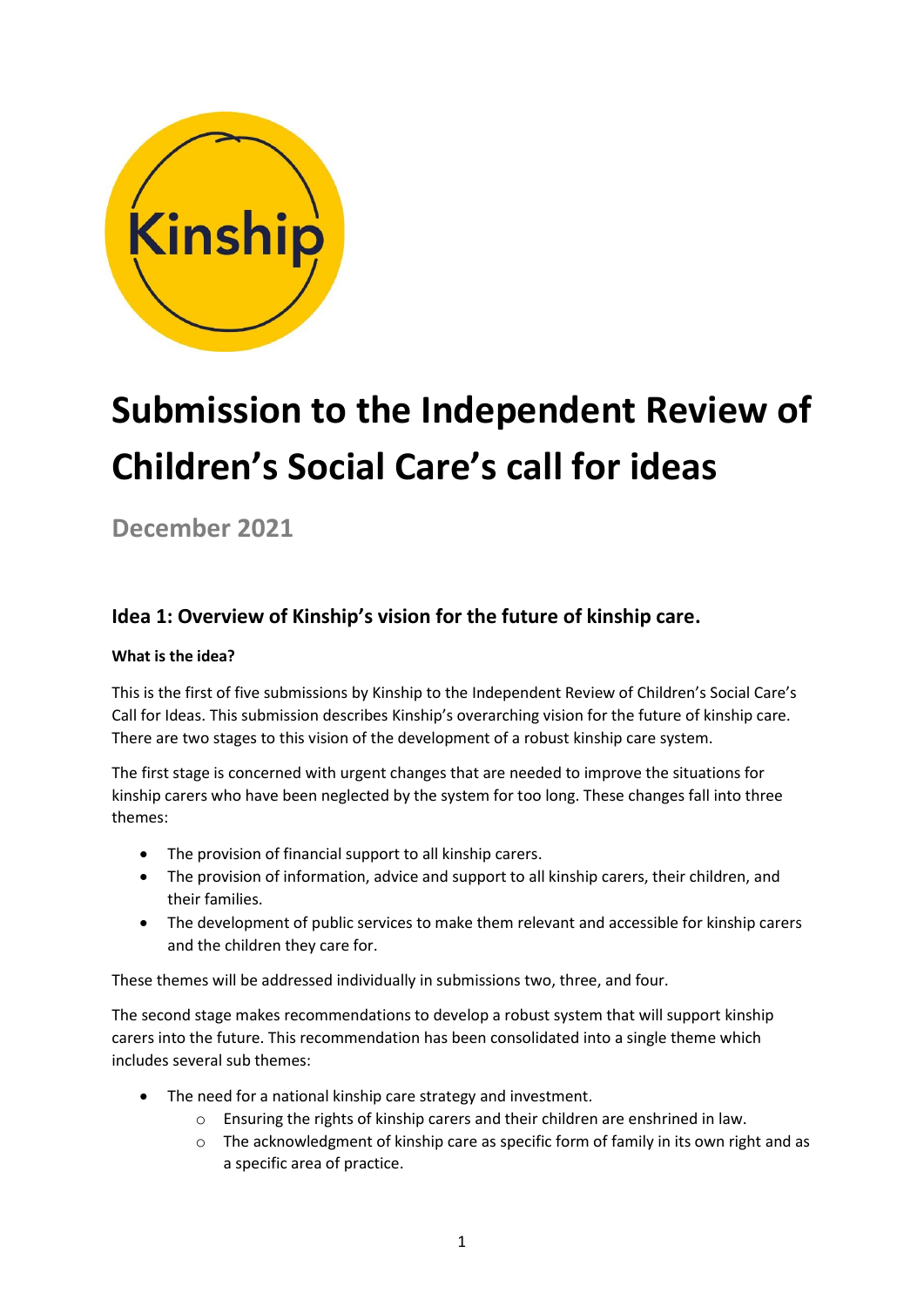- o The development of a skilled children's social care workforce specialising in kinship care.
- o Greater awareness of kinship care

This theme will be addressed in submission five.

Kinship will be publishing a policy report early in 2022 bringing together these ideas into a vision for the future of kinship care.

#### **What will the impact be?**

The research evidence is very clear that when kinship care is well supported, skilled and confident kinship carers are able to offer the best possible care to children who have usually suffered loss, abuse and/or neglect during their childhoods. This improves the outcomes for children and increases family stability.

Well-supported kinship care can also offer the following benefits to kinship carers, their children, and their families; children's social care; and society more generally:

- Well-supported kinship care will mean more children are successfully raised in kinship families reducing the numbers of children going into care and increasing the numbers of children leaving care to live with kinship carers.
- Children in well-supported kinship care will have improved outcomes in all developmental outcomes including educational attainment, mental and physical health, and reduced instances of risk-taking and antisocial behaviour. This will reduce the reliance on public services throughout their lifetimes.

Kinship carers will see a reduction in the stress and pressure they face which will have a positive impact on their health and wellbeing.

## **Idea 2: The provision of financial support for all kinship carers.**

#### **What is the idea?**

Financial stress and poverty are one of the main challenges faced by kinship carers and it severely impacts on their ability to provide the best quality care to the children they look after.

Kinship is recommending the following policies for all kinship carers, regardless of the legal status of the children:

• A universally available financial allowance which is not means tested or reviewed. This allowance must be the equivalent to the national minimum fostering allowance.

As part of this call kinship carers need fair employment rights to include:

• Kinship care leave on par with adoption leave for when a child first moves in with them.

#### **What will the impact be?**

Research has demonstrated there are several significant benefits to kinship carers feeling financially secure and financially supported by the state:

• Feeling financially secure allows kinship carers to focus more on meeting the needs of their children rather than worrying about feeding them or keeping them warm. This will reduce the number of family break downs and improve the outcomes for children.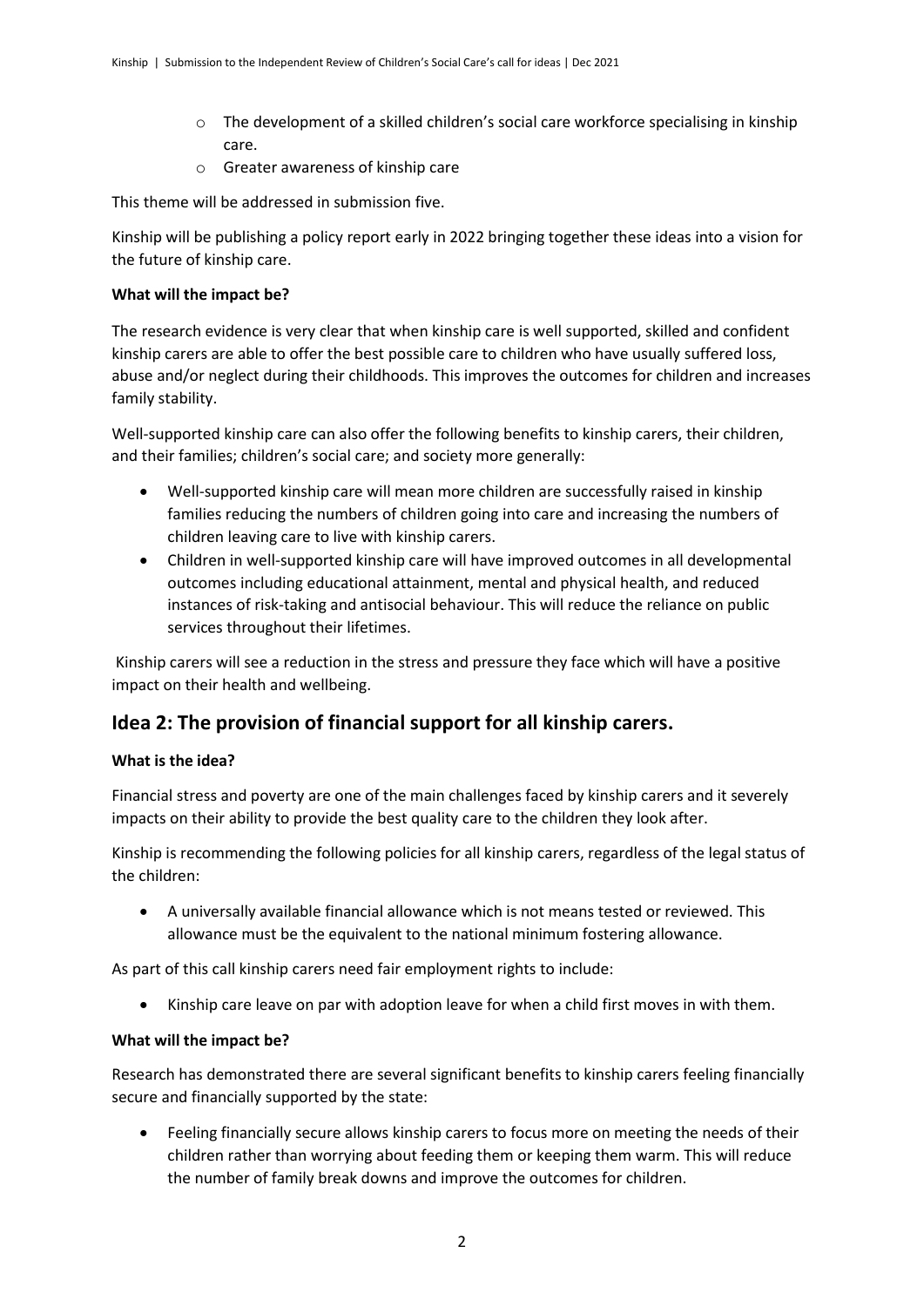- When kinship foster carers feel confident they will receive financial support they are more likely to apply for an SGO which will result in fewer children in the care system.
- Removing means testing and financial review processes removes a layer of expensive bureaucracy and frees up social workers' time.

When kinship carers feel financially supported it encourages them to trust their local authorities and engage in support at an earlier point, reducing the need for intensive crisis interventions.

# **Idea 3: The provision of tailored information, advice and support to all kinship carers, their children, and their families.**

#### **What is the idea?**

A duty on local authorities to ensure the kinship carers, their children and their families receive:

- Independent advice and information.
- Support tailored to the specific needs of each family.

The information, advice and support should include:

- Independent advice and information, including legal advice, to be available when required.
- Peer support available to all kinship carers.
- The provision of preparation workshops designed specifically for kinship carers.
- Early help and preventative support offered through combinations of universal services and the third sector. This will increase engagement of hard-to-reach communities.
- Specialist crisis intervention support available when required.
- Support plans should be developed when necessary. Plans should be developed in partnership with carers and reviewed in a timeframe that works for the kinship carers and the children.
- Specialist support to manage ongoing family relationships, including support around contact and family history where required.
- Therapeutic support for kinship carers and the children.
- Specialist support for carers offering permanence to children where parents are requesting the children are returned to their care.
- Specialist support for children transitioning to adulthood, especially in relation to accessing further and higher education.

This information, advice and support must be accessible to all kinship carers regardless of the legal status of the children or where they live. Support should be voluntary for kinship carers to engage in unless there are child protection concerns.

#### **What will the impact be?**

Kinship carers are currently suffering from the legacy of a lack of investment in kinship care. Carers do not receive the necessary advice, information, and support they need, which adds huge stress onto families. The provision of advice, information and support will:

• Increase confidence among kinship carers. This will result in better care for children enabling them to cope better with the impact of their early life experiences and leading to better outcomes for them.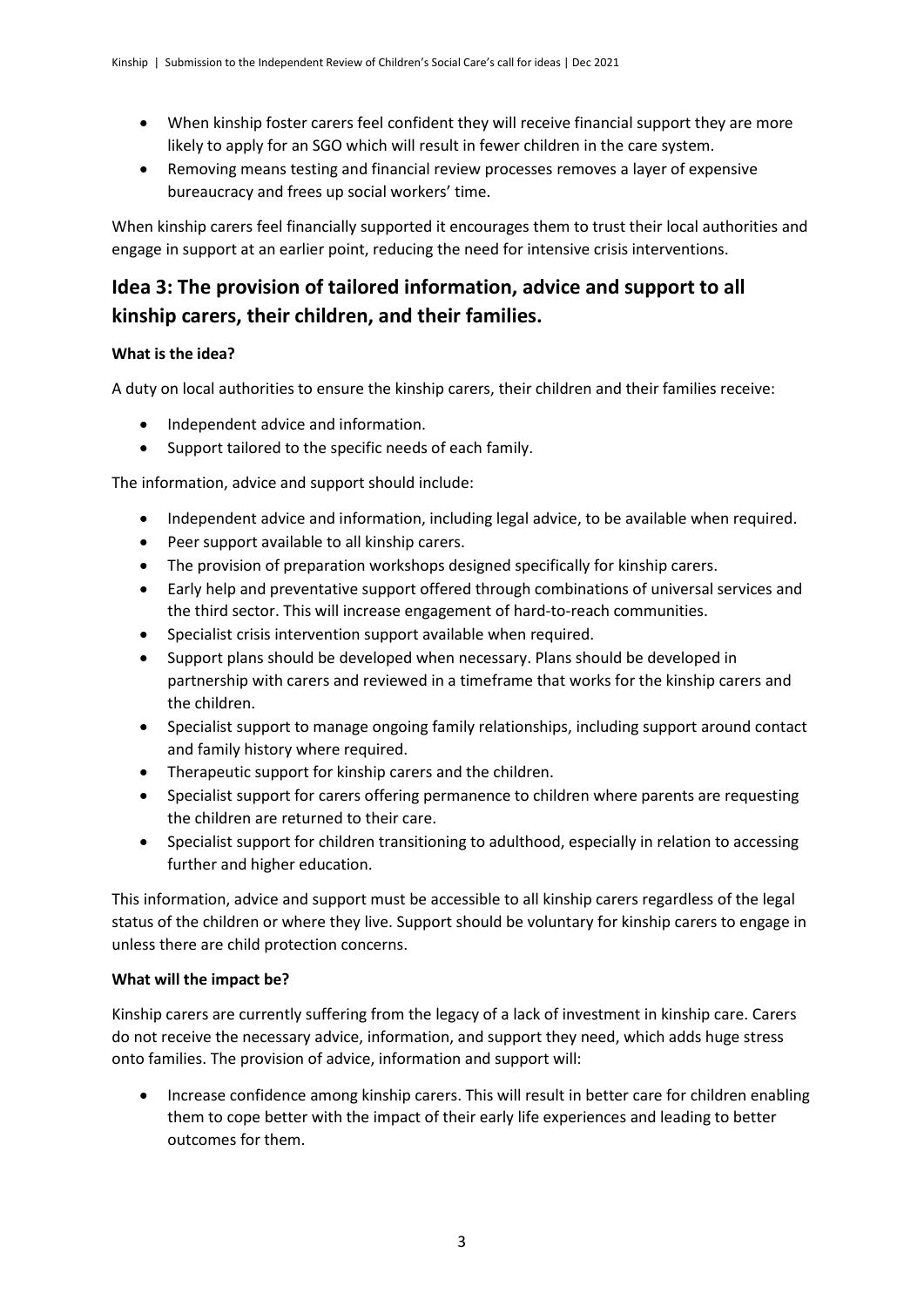- Reduction in child and carer distress including a reduction in child on care violence and risk taking behaviour in children.
- Increase the likelihood that families will engage more with early help support and prevent families falling into crisis. This will minimise the distress experienced by kinship families and reduce the need for expensive intensive crisis interventions.
- Increase stability and prevent families breaking down and children having to go into local authority care.
- Increase resilience in carers and children and reduce the need for lifelong involvement with public services.

Increase trust between kinship carers and their local authorities which will encourage families to seek support at an earlier stage.

# **Idea 4: The development of public services to make them relevant and accessible for kinship carers and the children they care for.**

#### **What is the idea?**

Kinship carers and their children come into contact with a range of public services. These services commonly do not have specific policies for working with kinship care families. Kinship is calling for public services to develop kinship care aware policies and working practices:

- All public services must have a policy detailing how their service is able to meet the specific needs of kinship care families.
- The development of specialist education support including:
	- o Priority for school admissions.
	- o All children in kinship care to be entitled to pupil premium plus.
	- o Extend the remit of the virtual school to include all children in kinship care.
	- o Support for young people in kinship care accessing further/higher education.
	- o All children in kinship care to be entitled to free childcare hours.
- The development of health support including:
	- o The right to an annual health assessment for the child if requested by the carer.
	- o Priority access to CAMHS (on a par with children in care)
	- o The development of specialist kinship care CAMHS teams.
- The development of housing support including:
	- $\circ$  Kinship carers to be considered as a priority need group in terms of housing.
	- $\circ$  The cost of adaptions to kinship carers homes which allow them to look after a child should be covered by the state.

#### **What will the impact be?**

Not only do children and kinship carers access universal public services but the children's experiences of trauma also mean they often need to access more specialist services. Public services commonly lack awareness and understanding of kinship families. This results in carers often having to fight to access service which they are entitled to, or they are offered services/support designed for other groups (foster carers or adopters). The development of kinship competent public services will raise awareness of kinship care and the specific needs of kinship families within the public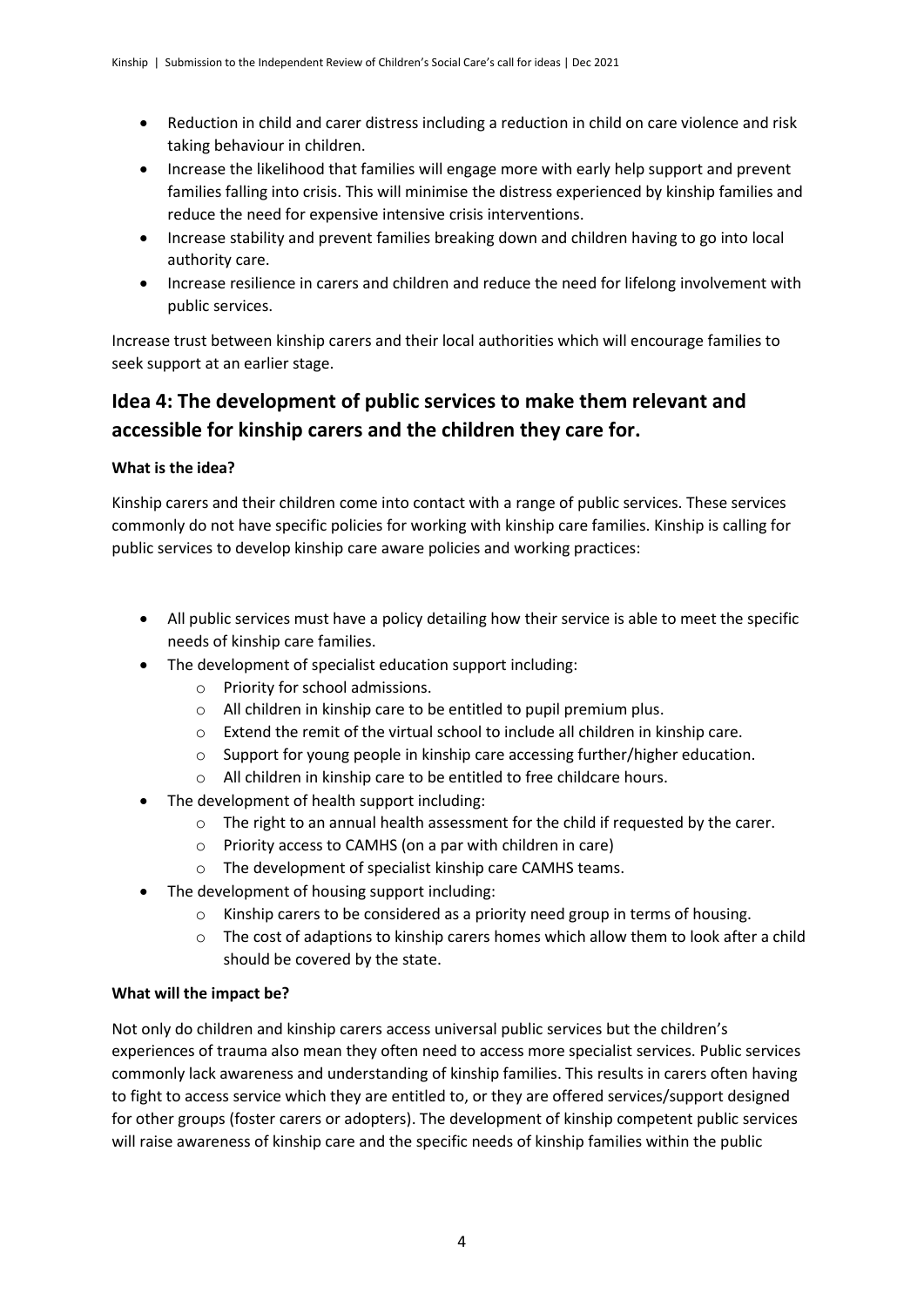sector, and make public services more accessible and better able to meet the needs of kinship carers and their children.

Education:

- Help provide a nurturing and supportive education environment.
- Increase educational attainment.
- Increase attendance.
- Allow teachers to manage positively children's distress and reduce child exclusions.
- Support children to make and maintain friendships.

#### Health:

- Increase the early identification of health issues in children.
- Increase the treatment of health issues.
- Increase the provision of mental health support.
- Prevent the development of mental health and personality issues.

#### Housing:

- Reduce overcrowding.
- Ensure kinship families are securely housed.
- Reduce the need for people to lose their family homes.
- Enable siblings to be kept together.

## **Idea 5: The need for a national kinship care strategy and investment.**

#### **What is the idea?**

There must be a clear strategy to help develop an understanding of kinship care and level up the way kinship families are identified, assessed and supported. This should include:

- Ensuring that national and local data is collected on all aspects of kinship care.
- Ensuring the rights of kinship carers are enshrined in law, this is to include the right to a fair assessment (including the right to appeal a negative assessment) and the right to support.
- Kinship care to receive recognition in its own right and not to be combined with adoption or foster care. Kinship care is a fundamentally different family type to any other and most be treated as such.
- Invest in the voluntary sector to provide independent services to kinship families.
- The development of a kinship specialism in children's social care.
- There should be specialist kinship care CPD modules available to social workers and awareness of kinship care is taught on all qualifying programmes for professionals likely to work with kinship carers and their children.
- A strategic plan to raise awareness of kinship care and tackle stigma associated with it amongst relevant professionals and more broadly across society.

#### **What will the impact be?**

A national kinship care strategy has to potential to revolutionise the way vulnerable children are supported to remain within their families rather than being placed in the care system.